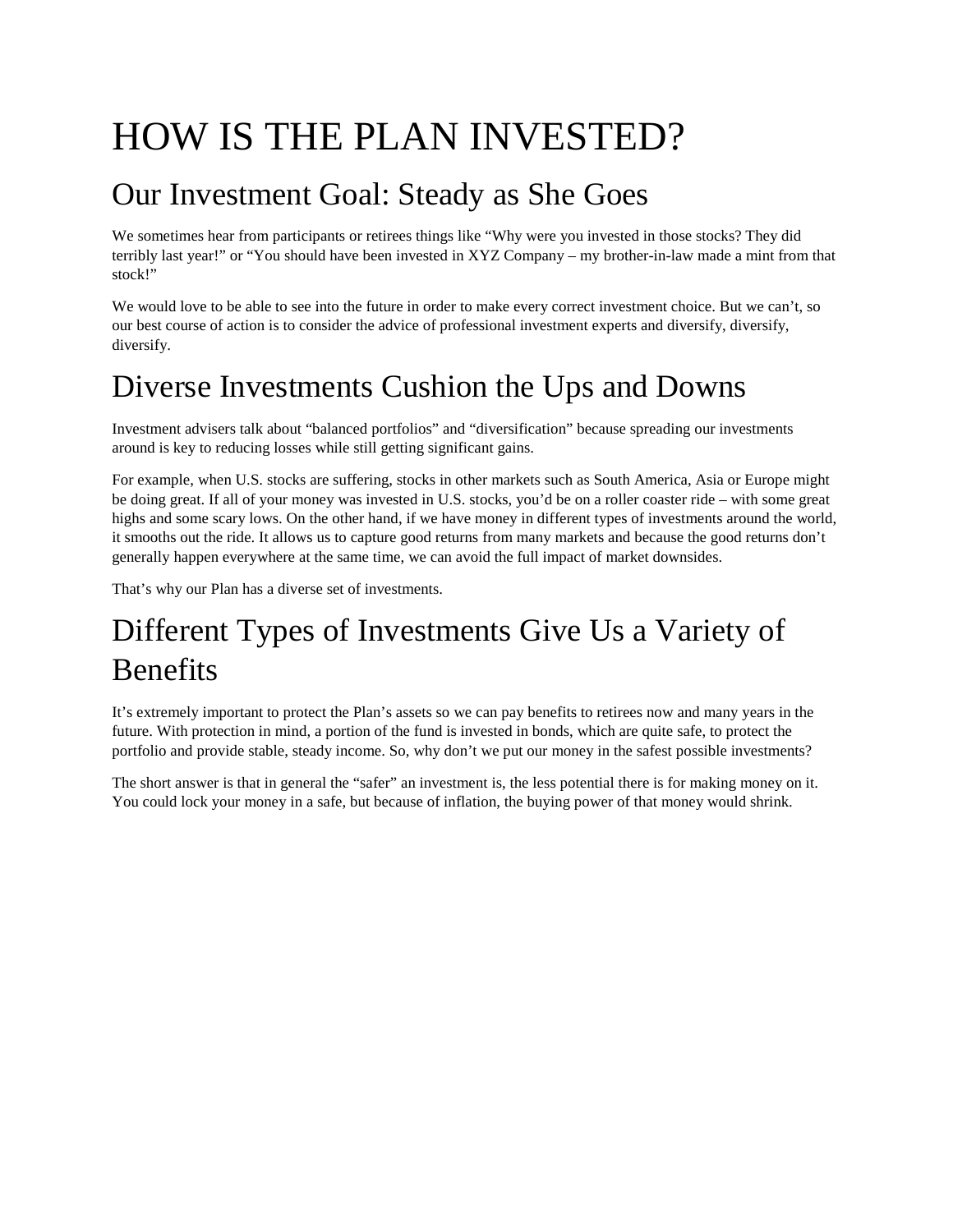

Part of protecting the Plan's assets is to have them grow over time. So, we invest in stocks to produce growth. They have great growth potential, but they are risky – an individual company can be doing great one day and fail the next. But, if we weren't invested in stocks we wouldn't be able to earn enough to meet the long-term needs of the plan. So, we invest in a variety of U.S. and international stocks to spread our risk. Then we go further and invest in other investments, such as real estate, hedge funds, and highyield bonds, to further diversify, producing good returns and smoothing out the ride.

### Investing for the Long-Term Pays Off

It's been shown that investors who try to "play the market" by constantly switching their investments tend to be worse off than those who stick with their strategy over the longer term. That doesn't mean we don't monitor our investments and change our strategy over time – we certainly do. But, we're in this for the long-term and how we do in any given year is much less important than how we do over many years.

This strategy has paid off. We assume the assets will earn an average of 7.0% over many years and we've actually averaged 8.6%.